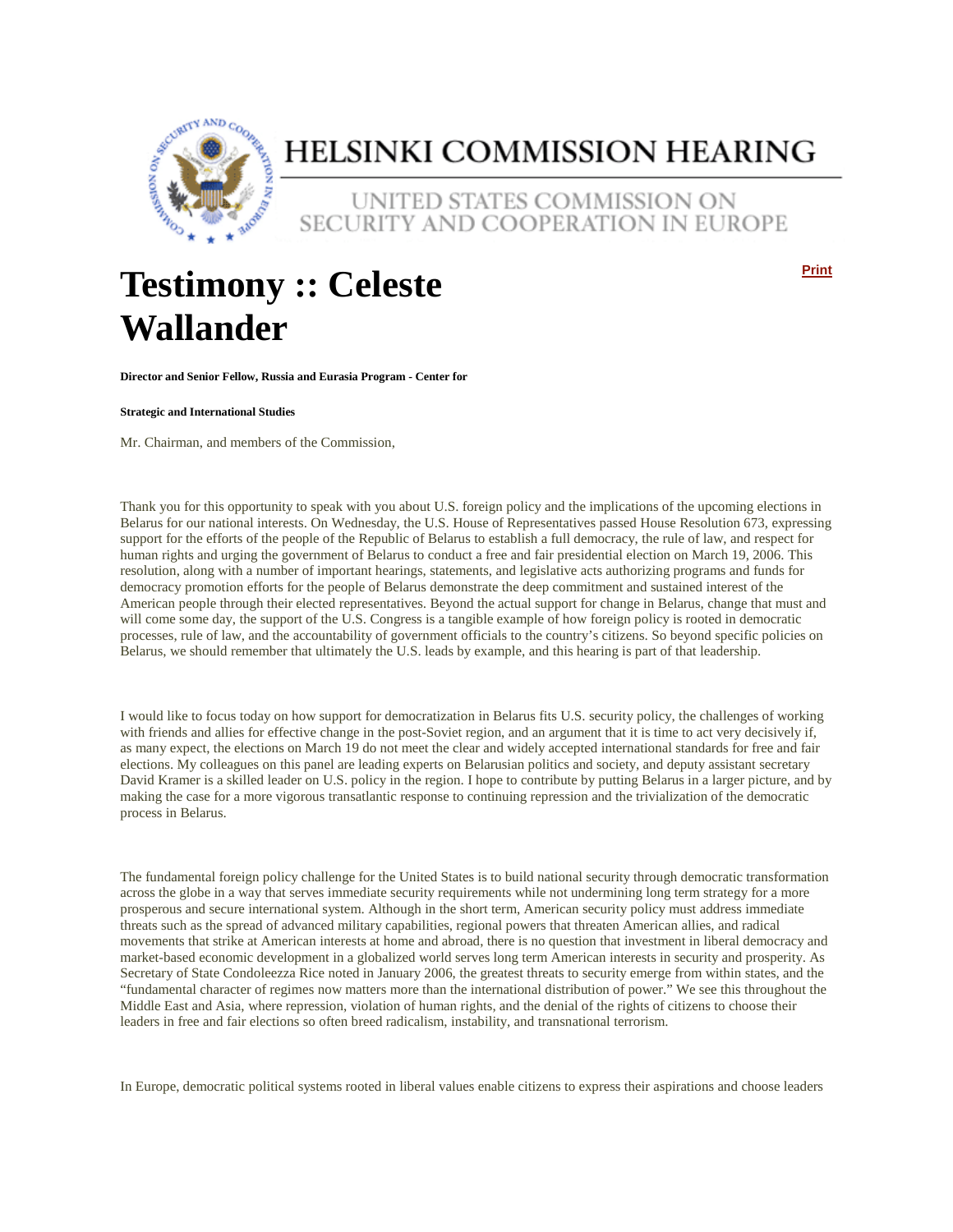who will pursue national interests as defined by society, because the leaders are accountable to the citizens. The result is a continent where peace, security, and prosperity are the norm. However, the aspiration for a "Europe, whole and free" at the center of a successful transatlantic security policy remains unrealized. In the very heart of Europe, the authoritarian regime of Alyaksandr Lukashenka has re-forged chains on the citizens of Belarus, amidst post-Soviet neighbors who have (with a few notable exceptions) shed repressive state control in exchange for opportunity, freedom, and choice.

As long as Belarus remains the "last dictatorship in Europe", Secretary Rice's call for a transformational diplomacy in support of security must apply as much to Europe as to the Middle East and Asia. Indeed, an American global transformational strategy has little credibility as long as the United States fails to directly confront the problem of a regime in Belarus that continues to repress Belarusian society and periodically stage show elections. If the United States is serious about democratic transformation as the centerpiece of its security strategy, the United States needs to get serious about democratic transformation in Belarus.

However, because Belarus is a European country, the United States cannot sustain an effective transformational strategy in Europe as long as the European Union does not take responsibility for the political and human rights of its fellow European citizens. The U.S. strategy can be successful only if it is transatlantic, as the effective unity of the United States and European Union in refusing to accept the fraudulent result of Ukraine's elections in November 2004 demonstrates. The United States and EU must face that their previous policies on Belarus have failed, and be willing to abandon tacit acceptance of the course that regime has taken. While there may be costs to a transformational strategy, the costs of appeasing dictatorial regimes are ultimately greater.

### **U.S. and European Policies**

U.S. and European policies have combined criticism of the regime's repressive actions with the promise of engaging the country if the leadership changes its ways. As the Belarusian leadership continued to close independent media, harass and persecute political opposition figures, and launch pre-emptive policies to silence civil society groups, the transatlantic community has shifted assistance from state-to-state programs to support for nongovernmental and independent groups. In early 2005, Secretary Rice pledged that the U.S. government would help the Belarusian opposition in four areas: promoting independent media, supporting pro-democracy activism, encouraging an alliance of political parties and civil-society groups for seeking free government, and unifying the opposition around a single candidate to challenge President Alyaksandr Lukashenka in 2006. The U.S. Congress has increased funding for democracy promotion in Belarus to nearly \$12 million, including substantial new funding for independent media. The Belarus Democracy Act of 2004 provides support for long–term democracy promotion, as well as sanctions against the Belarusian regime and leaders responsible for violations of international law.

Following fraudulent parliamentary elections and a rigged referendum in 2004 that allows Lukashenka to run for a third term in 2006, the EU imposed a visa ban on select officials, and shifted its funding to nongovernmental groups. The EU has increased its funding for independent radio broadcasts into Belarus to 2 million Euro in an effort to break the information monopoly of the Belarusian government, and reports a total of 8.7 million Euro for financing democracy and human rights in Belarus. Significantly, the EU changed its standard requirements on assistance which normally require prior agreement with the target government, a promising sign of the EU's determination not to accept the Lukashenka regime's policies.

The U.S. and Europe have consistently called for free and fair elections in Belarus, and have sharply criticized the regime when it repeatedly violates those standards. Individual politicians have at times noted that the government is not legitimate, having been installed and maintained through actions inconsistent with both the Belarusian constitution and the country's international obligations as a member of the OSCE. Yet official U.S. and EU policy nonetheless recognizes the regime as the legal government of the Republic of Belarus.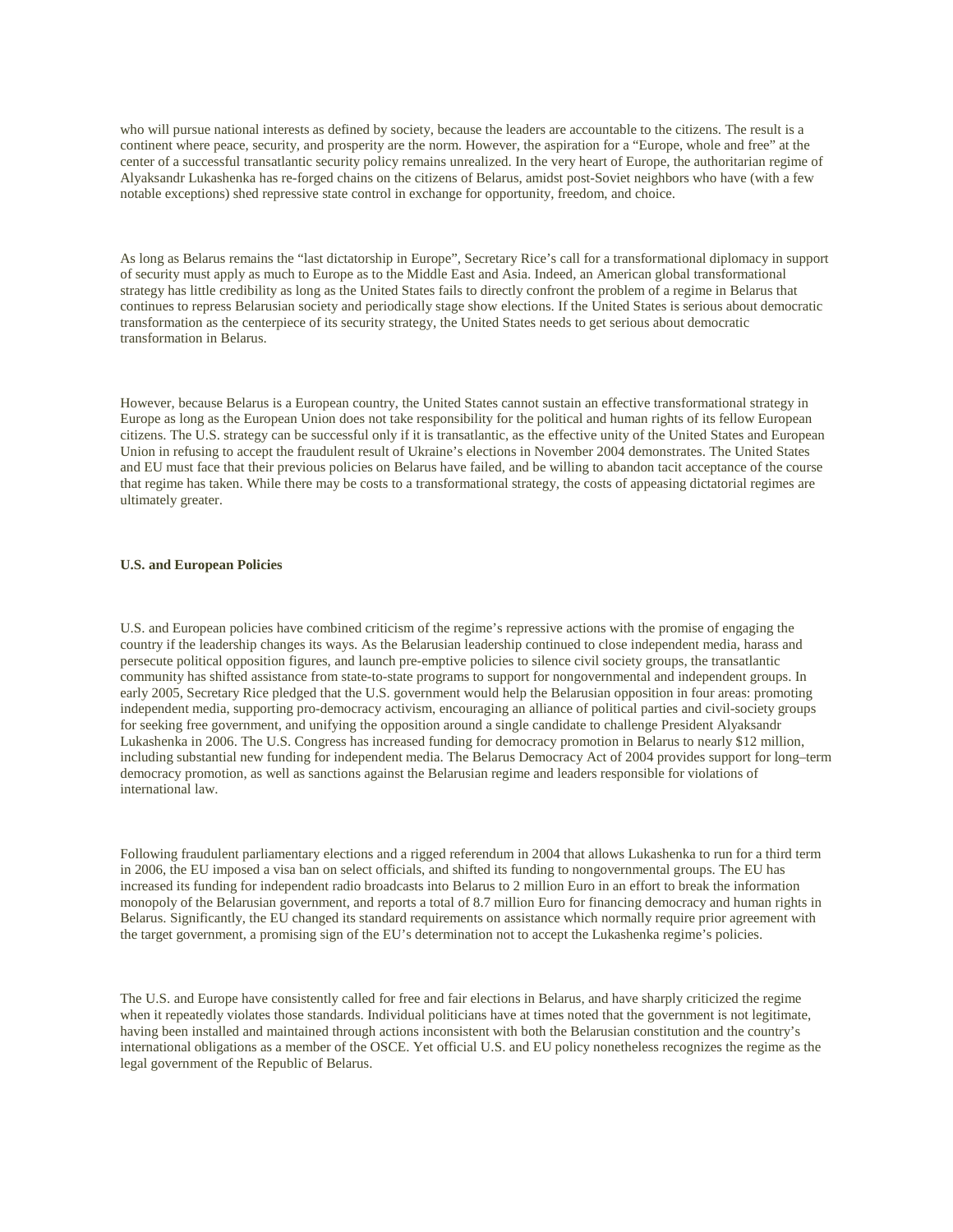#### **Belarusian Foreign Policy**

The foreign policy of the Lukashenka regime is focused exclusively on preserving the current state of affairs within the country. European or global integration are not objectives of the Belarusian government, because they would require reform, modernization, and political-economic openness that would weaken the sources of the regime's control within the country. Isolation from Europe and the modern international system entails significant costs, including lack of foreign investment and limited foreign trade. However, since the regime's priority is political control and self-enrichment rather than substantially improving living standards or focusing on modernization and growth of the economy, the benefits of integration hold little attraction.

Most recently, through its control of the media the regime has increased its rhetoric on external threat and the need for control and vigilance at home to counter alleged foreign plots against the country. NATO enlargement, NATO use of force in Kosovo, and the U.S. war in Iraq have in the past year been seamlessly woven with the peaceful democratic revolutions in Ukraine and Georgia into a picture of external threat justifying measures such as the closing of NGOs and criminalization of free speech. On the one hand, this can be understood as a cynical use of external threat to justify internal repression, much as the Soviet leadership used the threat of capitalist hostility to justify Stalinism and later periods of political control. But it is worth recognizing that in the Lukashenka regime there is a there is an element of genuine fear that the refusal of citizens in Serbia in 1999, Georgia in 2003, and Ukraine in 2004 to accept the results of fraudulent elections could happen in Belarus . Citizens in those countries were informed, educated, organized, and motivated, in part because they were partially integrated with global informational, economic, and political networks. They had the knowledge and ability to oppose the declaration of fraudulent election results, in part because they were not isolated from the outside world.

So it is important to understand that for the Lukashenka regime, self-isolation is not a price it must pay for its internal dictatorship: it is the foreign policy required to sustain control at home. It is unlikely that the strategy is sustainable over the long-run: the Belarusian economy cannot produce and grow enough to meet even very basic and low-level standards of living without the investment and dynamic trade that comes from global integration. But in the short run, self-isolation is in the regime's interests, if not the interests of the country.

#### **The Russian Factor**

However, Belarus' isolation is far from complete, and there is an important external source of support for the regime which enables it to reap the benefits of self-isolation without fully suffering the costs. Partly due to structural affinities in their two countries' economies, partly due to historical and cultural ties, and partly due to the coincidence of the narrow interests of their political leaderships, Belarus and Russia are one another's closets allies. Russia is Belarus' largest trade partner, accounting for over 45% of its exports and some 68% of its imports. Belarus' next largest trading partner is the European Union as a whole, which accounts for about 36% of Belarusian exports and almost 20% of Belarusian imports. Perhaps more importantly, Russia and Belarus trade in vital goods and services: energy primary among them, with substantial trade in manufactured goods, including advanced weapons production.

More than the volume of trade, however, is the fact that there are numerous important implicit and explicit subsidies from Russia to Belarus in the terms of trade. Although the price is due to increase, Belarus pays just \$46 per 1000 cubic meters (cm) for Russian gas, compared to \$230/1000 cm for Europe and the recently renegotiated \$95/1000 cm for Ukraine. Combined with low interest loans, favorable terms of barter trade, and currency subsidies, it is estimated that Russia subsidizes the Belarusian economy by \$2 billion per year. As long as these subsidies continue, there is less incentive for the Lukashenka regime to face the need for reform and end its global isolation.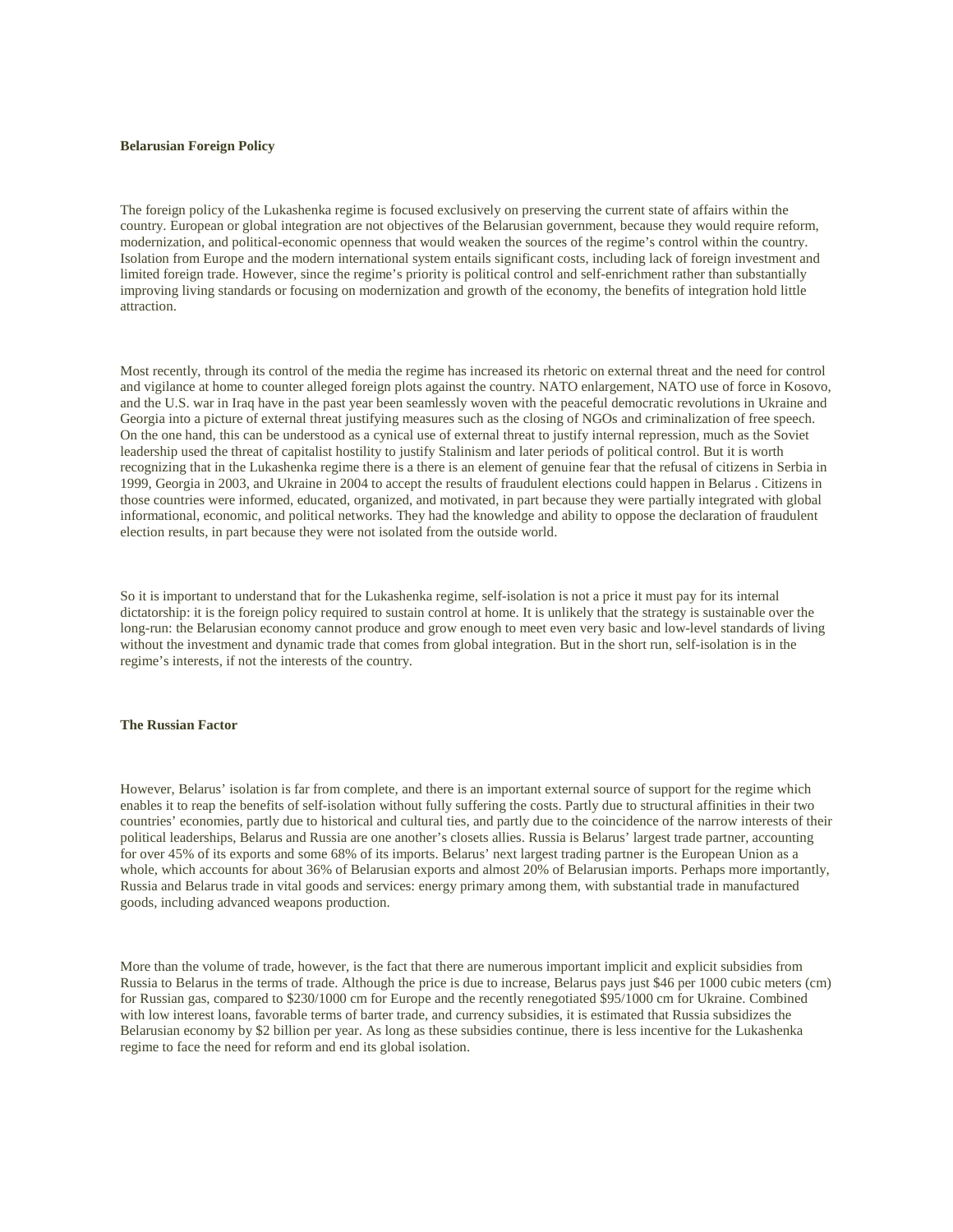What does Russia get for its \$2 billion? On the economic front, genuine integration in the defense industrial spheres has meant that Russian defense industries can produce and sell more than they could if they were a disruption in production lines. Belarusian pipelines carry 20% of the natural gas Russia sells to Europe. The Russian and Belarusian militaries are highly integrated, and have increased their degree of cooperation and integration as NATO enlargement brought the western alliance to Russian and Belarusian borders: the two countries conduct a number of annual joint exercises and the Belarusian air defense system is fully integrated with Russia's, with countering NATO as the explicit objective. In early 2006, the Russian military announced that it will soon open a Russian air base in Belarus as well, as an explicit forward capacity for coping with NATO's proximity.

Politically, Belarusian support reinforces Russian efforts to build a set of close political and economic relationships in the post-Soviet space. Belarus, along with Uzbekistan, is the anchor of Russian initiatives for economic and security cooperation. Belarus is also a source of diplomatic support globally, as it can be counted on to support Russian initiatives on China, Iran, Syria, and other difficult issues in Russia's relations with the U.S. and Europe.

But perhaps most important of all in 2006 is the perceived identity of regime survival interests in Russia and Belarus. Both the Russian and Belarusian political elites reacted very negatively to the Orange, Rose, and Tulip Revolutions in which corrupt and undemocratic regimes were overthrown by motivated societies. The Russian leadership and even Putin himself have expressed barely concealed distaste for Lukashenka and the Belarusian regime, and Russia faces considerable disadvantages on many issues in the bilateral relationship. Nonetheless, for the short to medium term the Russian leadership has clearly decided that the survival of the Belarusian regime helps to reinforce its own neoauthoritarian consolidation.

In a sense, those leaderships are right: each helps to reinforce the other against the global trends toward integration and openness in economic and political systems. From the point of view of American national interests, all the more reason why the elections in Belarus have an importance for security beyond the country itself. A Russia surrounded by democratically elected leaderships governing countries that are increasingly integrated globally is a Russia that will have to face the costs of its own failure to reform. It is a Russia that will have to someday see the value of subjecting its leaders to democratic elections and control by Russian citizens.

# **The 2006 Presidential Election**

Support for democratic institutions, independent media, and a healthy civil society are vital components of a long term strategy on the transformation of Belarus and its integration as a fully European country. Current U.S. and EU policies are for the most part on the right track. Peaceful democratic revolutions throughout the post-Soviet space have occurred only where civil society is active and demands change, where independent media are able to report on the views and policy proposals of the entire spectrum of political parties, and where credible independent election monitoring programs either certify the results of free and fair elections, or expose fraudulent elections to domestic and international audiences.

It is no surprise that in the run-up to the 2006 presidential elections in Belarus, the Lukashenka regime has eliminated independent media, criminalized free speech, and shut down independent civil society groups. The Belarusian regime has learned (as has the Russian government) the lessons of the Orange Revolution quite well: to retain their grip on power, they must eliminate independent political and social forces, and restrict information that might lead citizens to question their government's policies. Indeed, a perfectly repressive regime would not need to commit fraud on Election Day itself: by restricting information and eliminating or enfeebling competitive political forces and civil society during an unfair election season, truly effective authoritarian regimes can conduct elections in which they win because the voters have no genuine or informed choice.

While the United States and Europe should expand their support for long term democracy promotion in Belarus and other non-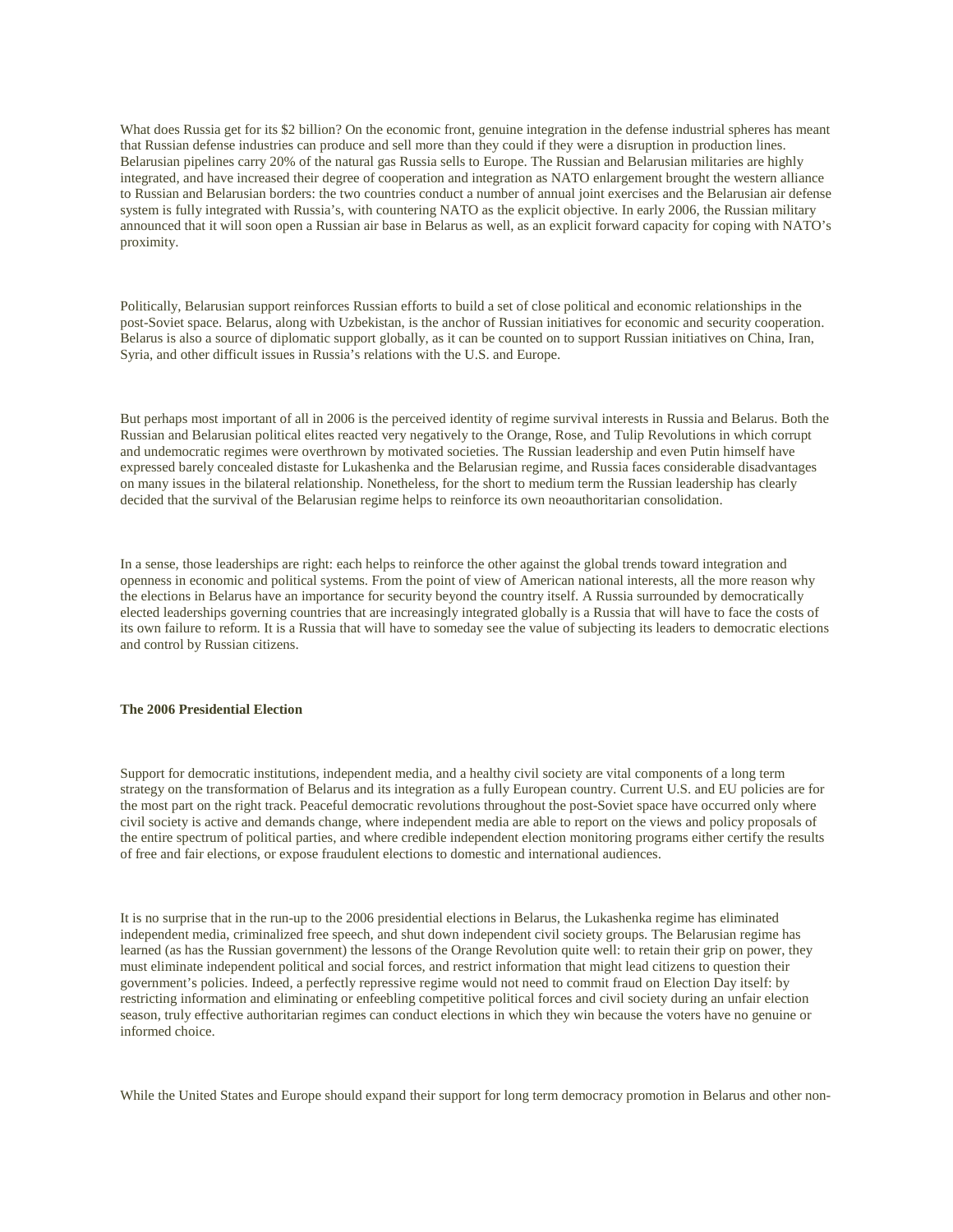democratic countries, we should also understand that such efforts have virtually no chance of affecting the conduct or outcome of the Belarusian presidential show elections in March 2006. The elections are already unfair, and they are very unlikely to be free. Efforts to support civil society and break the information blockade within Belarus are vital long term policies that will enable Belarusian citizens someday to hold the regime accountable, and chose the leadership that they believe will pursue the country's true aspiration. But we have to be hard-headed about the limited prospects for change in the short term. Because of the self-isolation of Belarus under the Lukashenka regime, because of Russian subsidization of Belarus' Soviet-style economy and social welfare system, because the regime has been brutally efficient in eliminating sources of independent political discussion over that past 12 years, the U.S. and EU must be committed to a long-term and patient strategy for supporting democratic change in Belarus.

The question is what the transatlantic community can do in the short term in order to create the conditions for success of the long term strategy, and how not to let short term expediency undermine a wise long -term strategy.

# **Policies for 2006**

The international community, with the leadership of the U.S. and EU, should cease providing legitimacy to the show elections conducted by the regime in Belarus by recognizing their results. The purpose of elections is competition and choice: without competing political parties, free and diverse sources of information, and the presumption that citizens have the right to voice questions and their preferences, there are no true elections.

The international community is able to document when a country meets internationally recognized standards for free and fair elections. Credible international monitoring organizations such as the OSCE, Council of Europe, or United Nations issue reports identifying cases of failure to meet those standards when warranted. However, such statements are usually thoroughly irrelevant to the conduct of subsequent foreign relations, because important countries note their disappointment in diplomatic language and then conduct business as usual with regimes that have, in fact, no legal standing or legitimacy.

In the case of Belarus, violations of international standards for free and fair elections and of the country's obligations to its citizens have been thoroughly documented over nearly a decade. Violations of the requirements for a fair election campaign in the months leading up to the March 2006 election have already been documented. Last week, government security forces beat and detained one candidate (Alyaksandr Kazulin) and tried to prevent another (Alyaksandr Milinkevich) from meeting with his supporters. It is reasonable to expect that in the next week we will see many more violations of the processes of a fair election campaign, and that the actual conduct of the vote on March 19<sup>th</sup> will be fraudulent.

The Foreign Ministry of Belarus has announced that it will allow international monitors, including those from the OSCE, to observe the elections, which is a welcome development. Unless credible international organizations are allowed to monitor the conduct of the elections, and they will not be able to certify that the results reflect the free choice of Belarusian citizens. The presence of credible international monitors and their ability to observe the conduct of the polling freely and according to international standards should be a no-compromise baseline demand of the international community on the Belarusian authorities. If the OSCE observers cannot report that they were able to do their job, then the elections cannot be certified to have been free and fair.

#### **Recommendations**

In the context of Secretary Rice's call for democratic transformation as integral to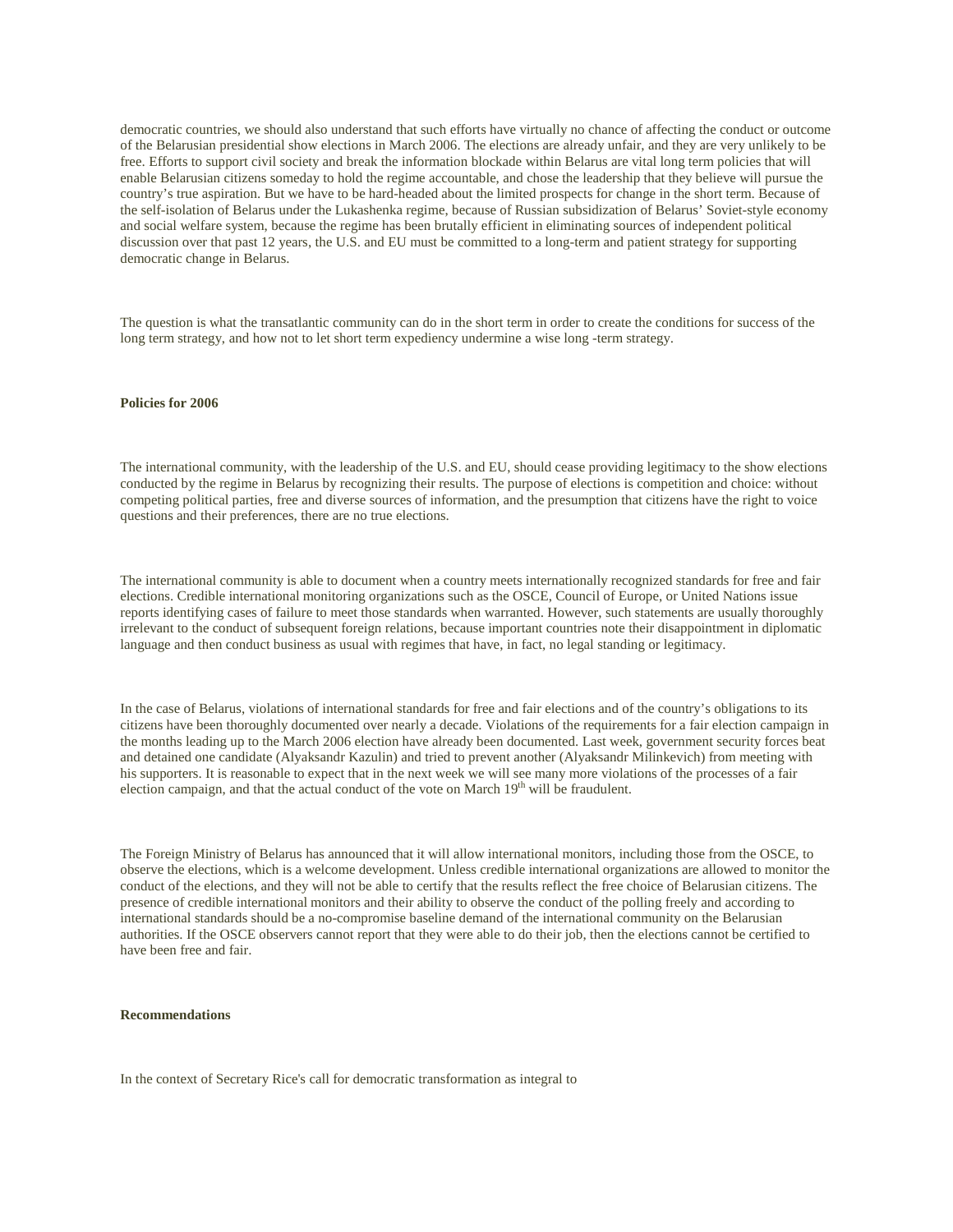U.S. foreign policy, it is time to make elections meaningful, and to end the practice of complicity in recognizing blatantly fraudulent elections.

- If after March 19th it is clear that the presidential election in Belarus does not meet those well-established standards for free and fair elections, the United States and the European Union must publicly declare that they do not recognize the results as the expression of Belarusian citizens, and that therefore they do not recognize the winner of such fraudulent elections as the legitimate head of state of the Republic of Belarus.
- They should call upon the government to hold free and fair elections before the end of the year, and declare that they will take targeted measures against officials responsible for conducting yet another round of show elections.
- As long as an illegitimate regime continues to isolate the country's citizens and deny them their basic political and human rights, the U.S. and EU should impose individual sanctions against those officials, such as denial of visas and seizure of assets, responsible for denying Belarusian citizens their rights.
- The transatlantic community should also launch an international investigation into the unexplained disappearances of Belarusian politicians, businessmen, and journalists who had challenged the Lukashenka regime.
- If the regime uses force against peaceful demonstrators protesting fraudulent elections, the international community should be prepared to lay the groundwork for an international tribunal that would someday hold guilty officials accountable for any orders to harm citizens exercising their rights under European and international law.

Furthermore, there should be an economic dimension to a transatlantic policy response to fraudulent elections in Belarus, given how vital are economic resources to bolstering the regime's arguments that it is providing economic security at the price of political freedom.

- The United States, in cooperation with Europe, should suspend negotiations on Belarusian membership in the World Trade Organization, until a legitimate government is elected.
- The United States, in an effective partnership with Europe, should implement targeted trade sanctions to deny the regime access to the resources it needs to fuel its unreformed Soviet-style political-economic system.

If transformational diplomacy fails in Europe, where transatlantic relations have a long and successful record of cooperation, and where shared values and interests are strong, it has little chance for success on a global scale. If 15 years after the disappearance of the Soviet Union, the U.S. and EU tacitly recognize a regime which retains its grip on power by using methods to eliminate political opposition and control society that the Soviet regime relied upon, it seems premature to offer to support democracy in regions where societies are less modern than in Belarus. If the U.S. and EU do not take a stand against the trivialization of elections in Europe, the hope for democratic transformation is a slogan, not a strategy for peace and